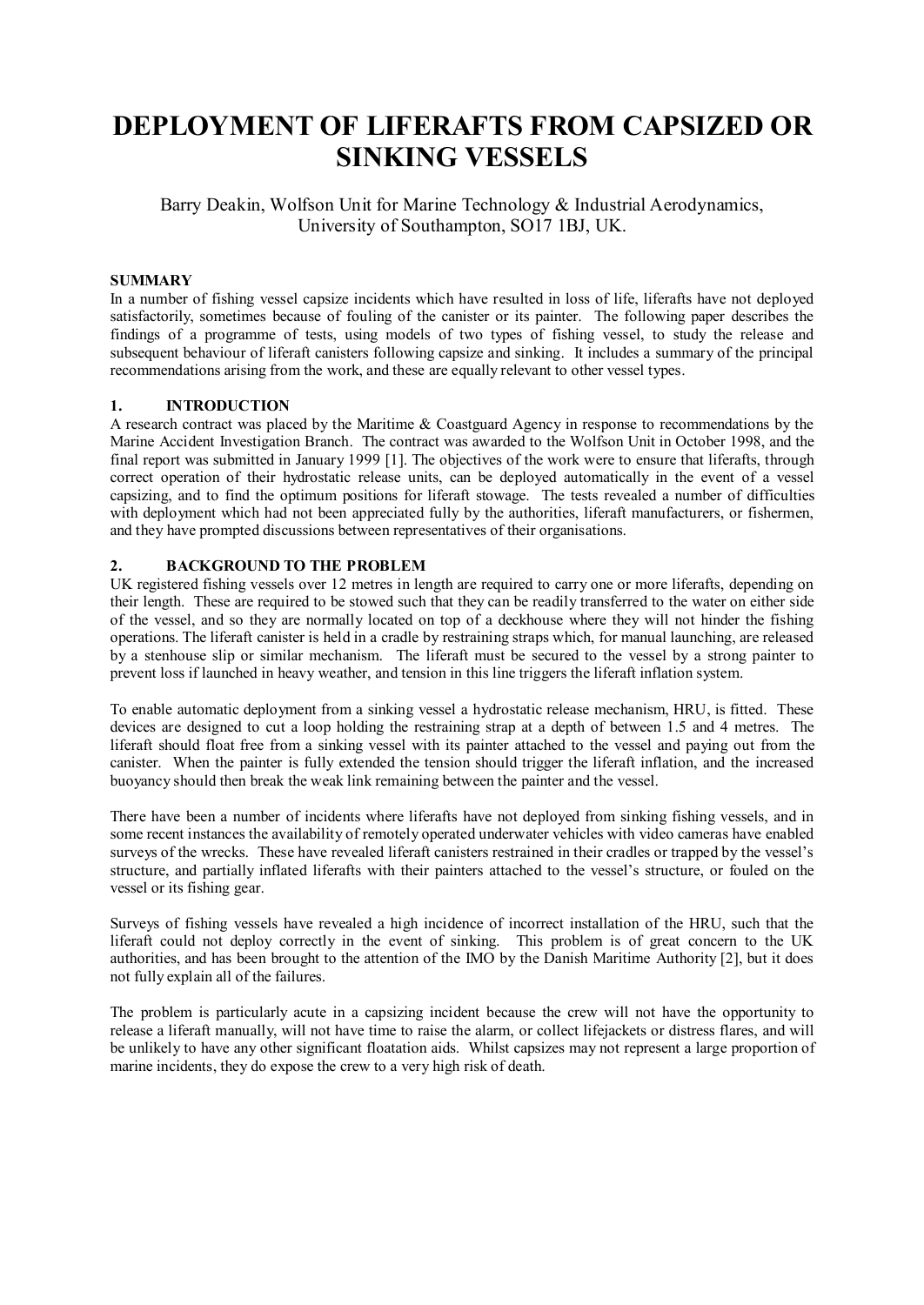## **3. MODELLING ARRANGEMENTS**

## **3.1 Trawler Models**

Two fishing vessel models were used for the tests, one represented a typical beam trawler of 24 metres in length, and the other a 20 metre Scottish trawler. Both were constructed at a scale of 1:15.

The beam trawler model had been constructed for a previous programme of work conducted for the Marine Accident Investigation Branch in 1993. That work involved tests to study the behaviour of the vessel during capsize and sinking in a number of different scenarios [3]. The model was intended to be representative of a typical beam trawler of about 24 metres overall length, and similar to the F.V. Pescado which capsized and sank with the loss of all six crew in 1991 [4]. The second model was based on the Scottish F.V. Westhaven which capsized and sank with the loss of all four crew in 1997 [5]. In both cases the information available on the arrangement and outfit of the vessels was limited, and the models should be regarded as being typical of a type of fishing vessel rather than an accurate model of a specific vessel.



Figure 1. Beam trawler model prepared for testing with the port trawl raised, and liferafts located on the focsle and wheelhouse.



Figure 2. Westhaven model prepared for testing, with liferafts on the focsle and shelter.

The models incorporated watertight bulkheads, hatches, doors and vents in order that the flooding process, and therefore the sinking attitude, would be representative. The Westhaven model was ballasted to represent the estimated condition of the vessel prior to sinking, and the beam trawler was ballasted to a condition which just met the UK stability requirements.

Previous tests demonstrated that if a vessel capsizes to an angle of 90 degrees or greater, venting of the air from the hull may be very slow, and dependent on minor leaks or wave action. Since the models incorporated a totally watertight hull, and the aim was to conduct a large number of sinking tests, each principal compartment was vented with two 5 mm holes in the hull, one each to port and starboard. These were fitted with a polythene cover hinged to one side of the hole on the outer surface of the hull. These formed simple one way valves enabling air to vent from the models but with minimal leakage of water when upright. For some tests two or more valves were closed to ensure that the model would sink with the required bow or stern trim, enabling some variation of the sinking attitude.

# **3.2 Liferaft Models and Release Mechanism**

Two models were constructed in accordance with drawings of a six man Dunlop Beaufort Seafarer Mk.4 liferaft canister. The model canisters were released manually by using a lanyard to withdraw retaining pins from the restraining straps. This method enabled the liferafts to be released as desired, for a range of situations with the model inverted, on its side, or upright, during the capsize or the sinking phase of the test.

Each liferaft was equipped with a painter fixed to the canister, and stowed inside a plastic container positioned alongside the liferaft. The system differed from that at full scale because the model painter payed out from the ship structure, whereas the full scale painter is fixed to the structure and pays out from the canister. This change sometimes led to fouling of the painter on the structure which prevented full deployment of the painter.

## **3.3 Fishing Gear Models**

Models of appropriate fishing gear were supplied by the Sea Fish Industry Authority. The Westhaven model was equipped with the components of the twin rig gear believed to be aboard when it sank. This comprised a net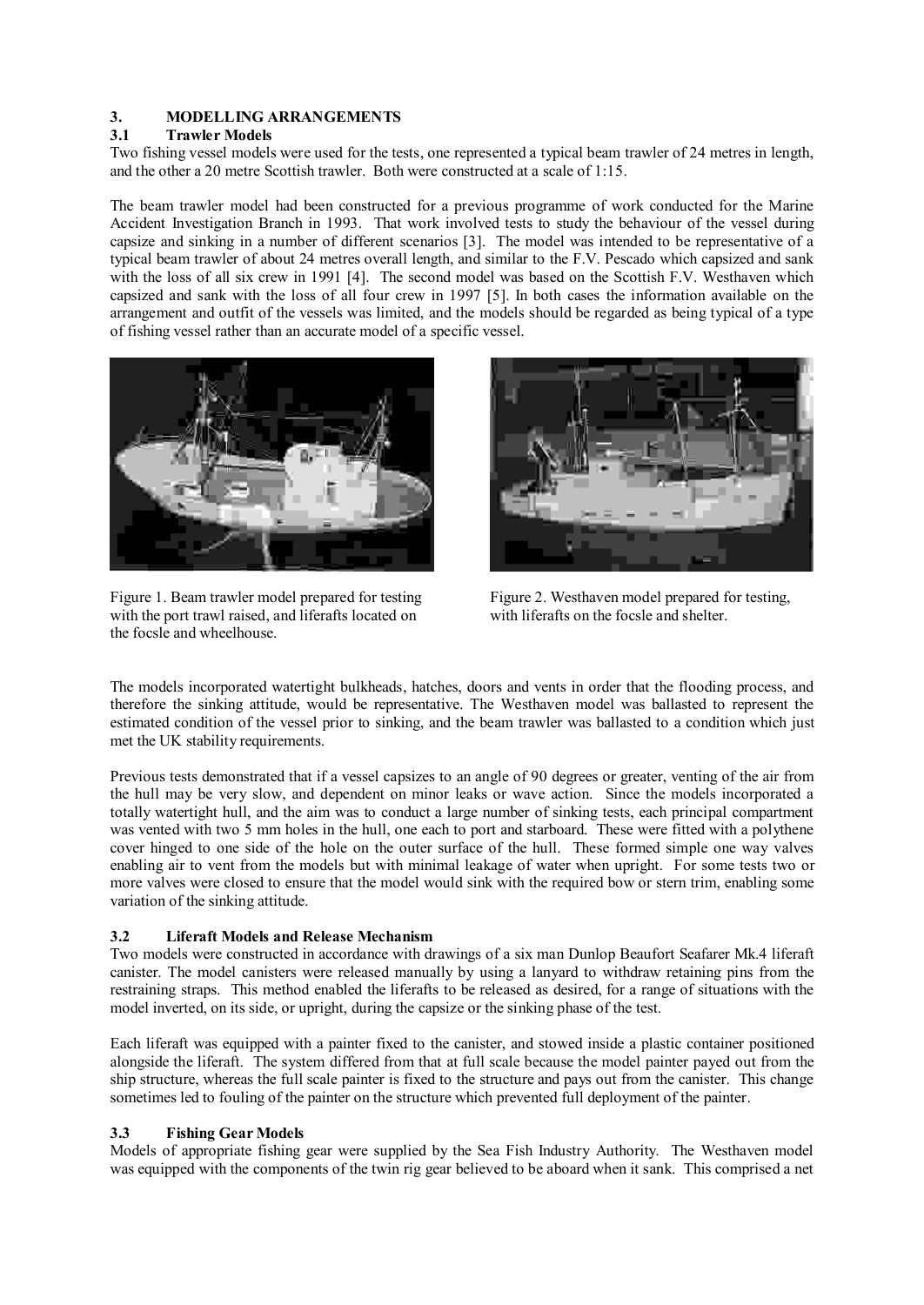wound on the drum, the starboard trawl door slung from the gallows, and the clump weight on the aft deck. The beam trawler was equipped with twin trawls complete with 8 metre beams, tickler chains and nets. One or both of these were suspended from the booms as required, to represent a variety of situations.

## **4. TEST PROGRAMME**

The tests were conducted in the flume tank operated by the Sea Fish Industry Authority in Hull. The working section of the tank is 17 metres long by 5 metres wide by 2.5 metres deep. It incorporates large viewing windows on one side, enabling good underwater views of the models' behaviour while sinking.

For most of the tests the requirement was to simulate capsizing as a result of hauling on a trawl warp in an attempt to release fishing gear from a fastener. To simulate this a line was led from the appropriate block on the model, through a pulley attached to a weight on the tank bottom, and back to the tank side where an experimenter tensioned the line as required. On the Westhaven model the trawl warp was led through the gallows block. On the beam trawler the block was at the end of the boom, the location normally used when attempting to free a fastener, except in four of the tests, when the lead was brought inboard to the block on the side of the whaleback to simulate the recommended procedure.

Other simulations included hauling the trawl warp taught then using the main engine to break the gear free, and the loss of one loaded beam trawl when both had been raised to the surface supported by the horizontal booms. The former was simulated by pulling the model with a painter, and the latter by releasing the trawl from the boom by pulling a retaining pin in a similar way to the liferaft release.

Table 1 summarises the tests and presents data showing the number of occurrences of the canister becoming jammed or the painter snagged with respect to the number of releases of the liferafts. These are tabulated by vessel and attitude of sinking for each stowage location tested. The last column summarises as a percentage the failures per number of releases.

## **5. FISHING VESSEL BEHAVIOUR**

Following capsize the beam trawler typically lay on its side while sinking slowly, whereas the Westhaven model turned upside down. The different behaviour is due to the air trapped in the deckhouses, which have a greater volume and lever on the beam trawler. The Westhaven's shelter appears to have a large volume but has large openings forward and no aft bulkhead. When the models sank they turned and released substantial volumes of air from the deckhouses and hull.

If the retained air was predominantly at one end of the model it would start to sink vertically stern or bow down, and the air would be released progressively with the changing attitude. As the models sank further they generally rotated such that they would settle upright on the bottom, albeit resting finally on the keel and one bilge. The limited tank depth of about 1.7 times the ship length was not always sufficient for the model to adopt the upright attitude, but the model trajectories, and previous tests in deeper water, indicate that these types of vessel will tend to turn upright as they sink.

Apparently small changes to the loading condition or to the venting, and hence the flooded buoyancy configuration, can result in very different attitudes when sinking. This is because the trim and stability of the flooded vessel is more sensitive than when intact, and this sensitivity increases further when the vessel submerges and has no waterplane.

These observations imply that attempts to predict the attitude which a particular vessel will adopt if it capsizes or sinks will be unreliable, as will attempts to place liferafts in such a position that they can be guaranteed a clear trajectory through the ship's structure and rig when sinking.

The beam trawler capsized at about 30 degrees of heel, with a tension in the trawl warp of about 3 tonnes. Westhaven capsized at about 24 degrees, with a trawl warp tension of about 10 tonnes, as suggested in the MAIB report [5]. It is worth comparing these angles with their ranges of intact stability, of 54 and 57 degrees.

In both instances the trawler crew would have little indication that they were heeling the vessel to the point of capsize since the heel angle would increase slowly as the warp tension was increased, until the point of capsize.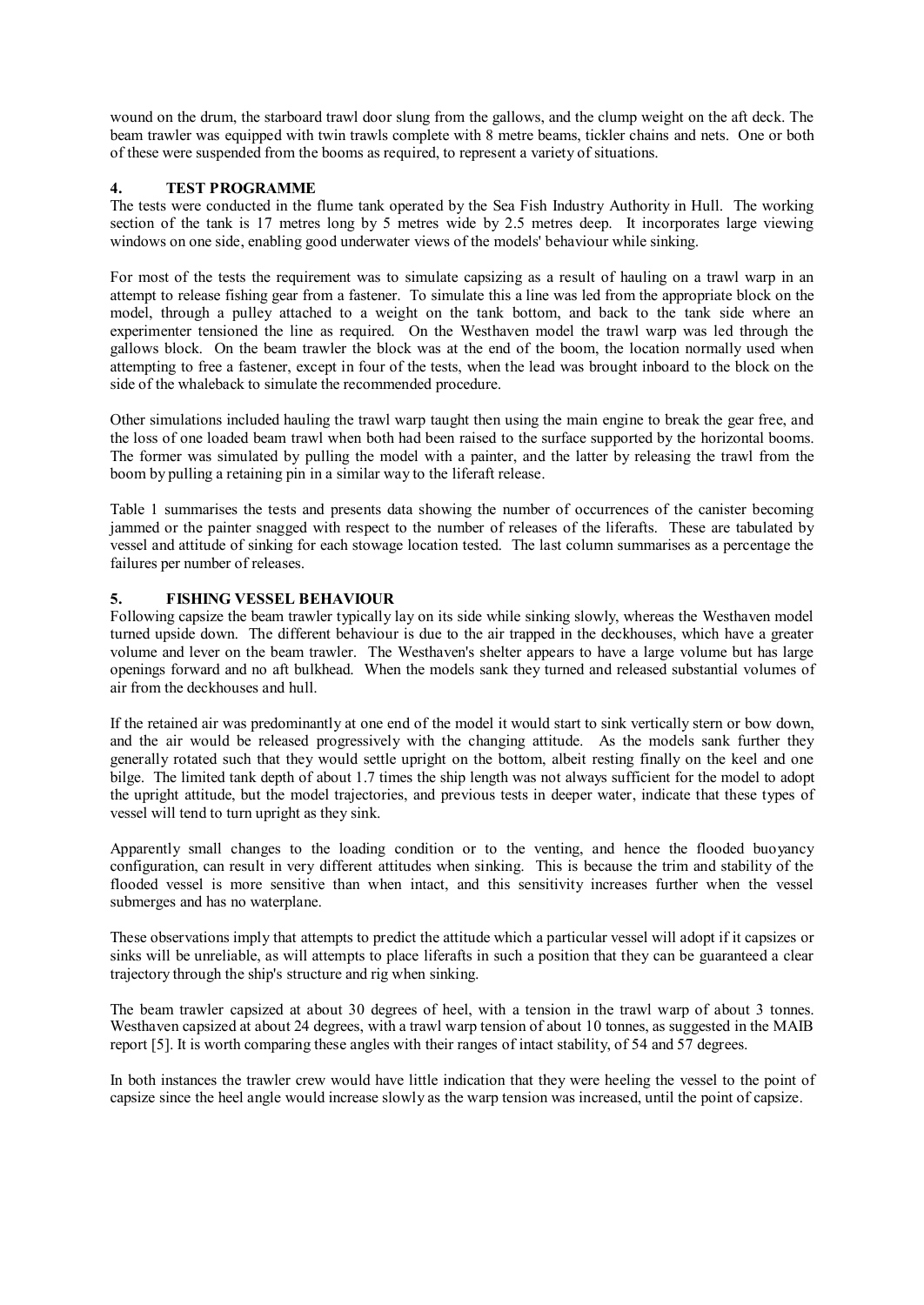|                          | Number of releases     |                | Canister snagged       |                  | Painter snagged        |                |              |
|--------------------------|------------------------|----------------|------------------------|------------------|------------------------|----------------|--------------|
| Attitude of sinking      | By bow or<br>even keel | By<br>stern    | By bow or<br>even keel | By<br>stern      | By bow or<br>even keel | By<br>stern    | Failure rate |
| <b>Liferaft Position</b> | WESTHAVEN              |                |                        |                  |                        |                |              |
| Galley                   | 12                     | 10             | $\mathbf{1}$           | $\overline{2}$   | 3                      | $\mathbf{0}$   | 27%          |
| Gallows                  | 4                      | 10             | $\boldsymbol{0}$       | $\boldsymbol{0}$ | $\mathbf{0}$           | 1              | 7%           |
| Shelter aft              | $\boldsymbol{0}$       | $\overline{4}$ | $\boldsymbol{0}$       | 1                | $\mathbf{0}$           | $\theta$       | 25%          |
| Shelter fwd              | 3                      | $\overline{4}$ | $\boldsymbol{0}$       | $\theta$         | $\theta$               | $\overline{2}$ | 29%          |
| Focsle                   | 3                      | 4              | $\mathbf{0}$           | $\theta$         | $\mathbf{0}$           | $\theta$       | $0\%$        |
| All locations            | 22                     | 32             | $\mathbf{1}$           | 3                | 3                      | 3              | 19%          |
|                          | <b>BEAM TRAWLER</b>    |                |                        |                  |                        |                |              |
| Galley aft               | $\mathbf{0}$           | 5              | $\overline{0}$         | $\theta$         | $\mathbf{0}$           | $\overline{4}$ | 80%          |
| Galley fwd               | 6                      | $\overline{2}$ | $\mathbf{1}$           | $\overline{2}$   | 1                      | $\Omega$       | 50%          |
| Outboard of galley       | $\boldsymbol{0}$       | 17             | $\boldsymbol{0}$       | 3                | $\boldsymbol{0}$       | 6              | 53%          |
| Focsle                   | 3                      | 3              | $\boldsymbol{0}$       | $\boldsymbol{0}$ | $\boldsymbol{0}$       | $\theta$       | $0\%$        |
| Wheelhouse               | 3                      | 3              | $\boldsymbol{0}$       | $\theta$         | $\overline{2}$         | 1              | 50%          |
| All locations            | 12                     | 30             | $\mathbf{1}$           | 5                | 3                      | 11             | 48%          |

# **Table 1.Summary of Liferaft Deployments**

# **6. LIFERAFT BEHAVIOUR**

# **6.1 Liferaft Canister Deployment**

In some notable instances a liferaft canister was prevented from floating free of the model because it became fouled against the structure, for example the aft face of the wheelhouse or adjacent guard-rails, or in the trawl net.

These instances were in a small minority but warrant consideration to minimise the problem. The location of the liferaft adjacent to a bulkhead, guard-rails, or other vertical structures, or beneath some structural element such as a gantry or shelter, may hinder deployment of the liferaft temporarily or completely, depending on the attitude while sinking. Even if the fouling is only temporary the canister may be taken down to a depth at which inflation will be affected.

In one test a liferaft floated into the forecastle as the model sank by the stern, and was carried into the forward net store by the water flowing through the hatch.

# **6.2 Liferaft Painter Deployment**

A substantial proportion of the tests resulted in fouling of the painter to the extent that it did not deploy fully from the container. In the full scale arrangement the painter deployment from the canister would not be affected by such fouling, but this aspect of the model tests provided valuable information on painter fouling.

The force required to pull the model painters from their stowage was equal to half the buoyancy force of the canister. When the painter did not deploy because it passed around elements of rigging or structure therefore, the friction had reduced the tension in the painter by at least 50%. The result demonstrates the significant effect of passing the painter over other items, and the serious implications for the breakage of the weak link. The six man liferaft modelled would have a net buoyancy of 4748 N, at full size, when inflated. A representative of the liferaft industry advised that the breaking strength of the weak link is 1.5 kN. Assuming that this value is correct, a reduction in the painter tension of more than 68% would prevent breakage of the weak link by the inflated six man liferaft. These values of percentage reduction in the tension due to friction are sufficiently close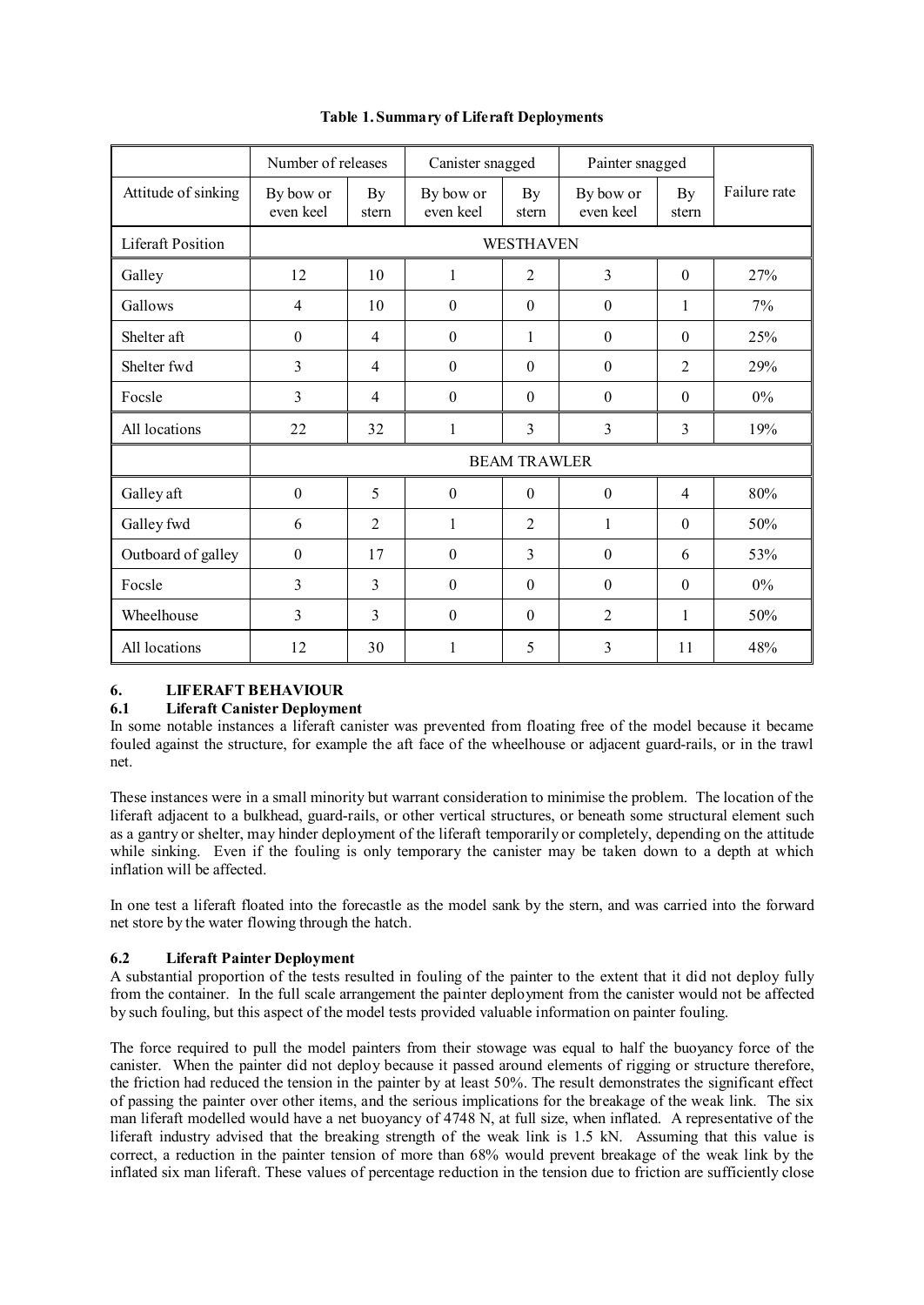to suggest that, when a model liferaft did not deploy because of friction on the painter, deployment of the full scale liferaft would be affected or prevented.

The model painters were terminated with two links of chain in an attempt to model the hard eye and shackle which would be fitted on the full scale painter at its connection to the weak link. There were no instances of this component snagging, but it is envisaged that this might be a problem at full scale, if the painter is drawn into a small opening or an acute angle such as where a warp passes around a block, or if the painter passes beneath a net.

## **6.3 Liferaft Deployment Failures**

The results presented in Table 1 demonstrate that the likelihood of failure increases with the amount of gear and structure around the stowage location. The Beam trawler suffered a 48% failure rate compared to 19% on the Westhaven, and on both models the liferafts deployed successfully from the relatively uncluttered focsle decks. The highest failure rate of 80% resulted from stowage of the liferafts on the beam trawler galley roof, where the wheelhouse, side railings, aft gantry, ladder and engine exhaust all contributed to a very cluttered environment.

Stowage of the liferafts on the gallows of the Westhaven model proved relatively successful with a failure rate of only 7%, but in a similar position outboard aft of the galley on the beam trawler resulted in a 53% failure rate. In most cases the liferaft on the high side of the capsized beam trawler deployed without hindrance, but the one on the low side became snagged. The overall failure rate for both models was 31%, with 30 failures in 96 liferaft deployments.

## **7. POSSIBLE ALTERNATIVE METHODS OF DEPLOYMENT**

These tests prompted much discussion regarding the relative merits of alternative deployment arrangements. It was suggested that the weak link in the painter might be incorporated at the liferaft rather than the vessel, or that the painter should not be attached to the vessel. These options would prevent problems associated with fouling of the painter, but would adversely affect the success rate when manually launching the liferaft. With the weak link at the liferaft, it might break under the wind or wave induced loads prior to boarding, and if the crew were required to attach the painter prior to launching, this might be overlooked in the stressful process of abandoning ship.

Apparently it is much more common for liferafts to be launched manually from a slowly sinking vessel than to be launched automatically after sinking. Any modification to the system therefore must be made with care to ensure that it is not detrimental to manual launching.

It is possible that the system might be reconfigured so that the HRU would cut the painter and canister restraint together, or a link to which they were both attached. The canister would then be deployed from a sinking vessel without a painter, and would require manual triggering of the inflation by a survivor on the surface. This could be achieved by pulling on the short painter tail protruding from the canister. It is possible that the canister would be less likely to blow out of range of survivors than the inflated liferaft, but would present a smaller target for them to locate in rough weather or darkness.

A similar arrangement could be configured to inflate the liferaft automatically, with a light triggering line attached between the liferaft and the vessel. When deployed automatically by the HRU, the painter would be cut but the trigger line would remain intact. When it was fully payed out, or if it fouled on the vessel, it would inflate the liferaft which would then break it.

Perhaps the most important finding of the work was that the weak link appears to be considerably stronger than necessary for inflation triggering purposes, and is the same strength for all sizes of liferaft because it is supplied by the HRU manufacturers for use with any liferaft.

Another important consideration is ease of correct installation by untrained personnel, to improve on the current situation where many HRU installations are unsatisfactory.

Typically the painters are manufactured from an open braided nylon, and are terminated at the vessel with a hard eye and a shackle. These properties make them particularly vulnerable to fouling, and a significant improvement might be made if a smoother material and end termination could be incorporated.